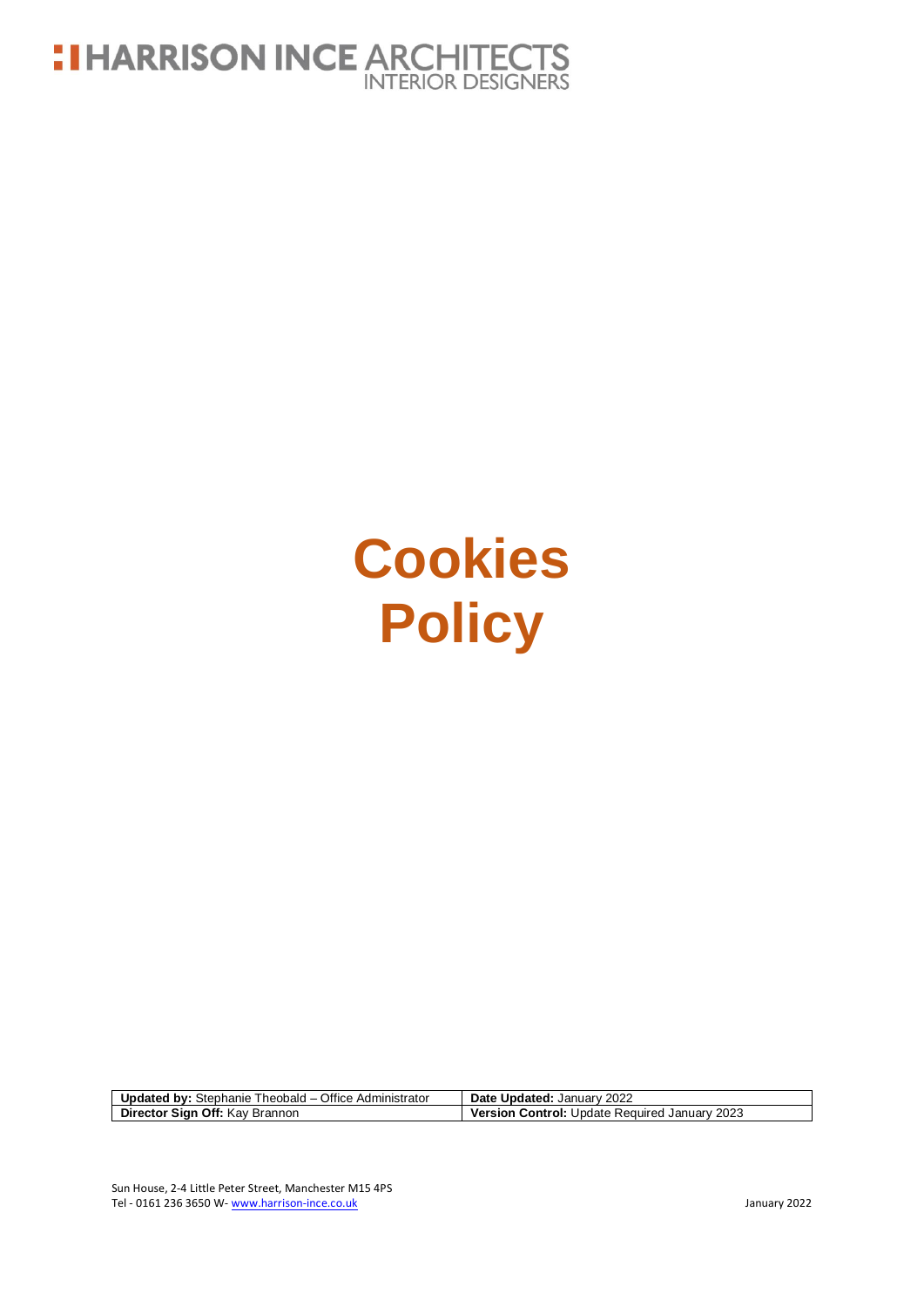# **: I HARRISON INCE ARCHITECTS**

### **Cookie Policy Information:**

This cookie policy describes what cookies are and how they're being used by Harrison Ince Ltd.'s website and any of its related products and services. This policy is legally binding agreement between you ("user", "you" or "your") and this website operator ("operator", "we", "us" or "our"). If you are entering into this agreement on behalf of a business or other legal entity, you represent that you have the authority to bind such entity to this agreement, in which case the terms "user", "you", or "your" shall refer to such entity.

If you do not have such authority, or if you do not agree with the terms of this agreement, you must not accept this agreement and may not access and use the website and services. You should read this policy so you can understand the types of cookies we use, the information we collect using cookies and how that information is used. It also describes the choices available to you regarding accepting or declining the use of cookies. The cookie policy we created was with the help of the cookie policy generator.

#### **What are cookies:**

Cookies are small pieces of data stored in text files that are saved on your computer or other devices when websites are loaded into the browser. They are widely used to remember you and your preferences, either for a single visit (through a "session cookie") or for multiple repeat visits (using a "persistent cookie")

Session cookies are temporary cookies that are used during the course of your visit to the website, and they expire when you close the web browser.

Persistent cookies are used to remember your preferences within our website and remain on your desktop or mobile device even after you close your browser or restart your computer. They ensure a consistent and efficient experience for you while visiting our website and services.

Cookies maybe set by the website ("first-party cookies"), or by third parties, such as those who serve content or provide advertising or analytics services on the website ("third" party cookies"). These third parties can recognise you when you visit our website and also when you visit certain other websites.

#### **What type of cookies do we use?**

We do not use cookies to track your internet or website usage, to collect or store your personal information or for any other reason. However, please be advised that in some countries, data such as cookie ID's is considered to be personal information. To the extent we process such data that is considered personal information, we capture this information from what is inputted into our "contact us" page and we will process the data in accordance with our privacy and cookie policies.

#### **Change and amendments:**

We reserve the right to modify this policy or its terms related to our website and services at any time at our discretion. When we do, we will revise the updated date at the bottom of this page. We may also provide notice to you in other ways at our discretion, such as through the contact information you have provided.

An updated version of this policy will be effective immediately upon the posting of the revised policy unless otherwise specified. Your continued used of the website and services after the effective date of